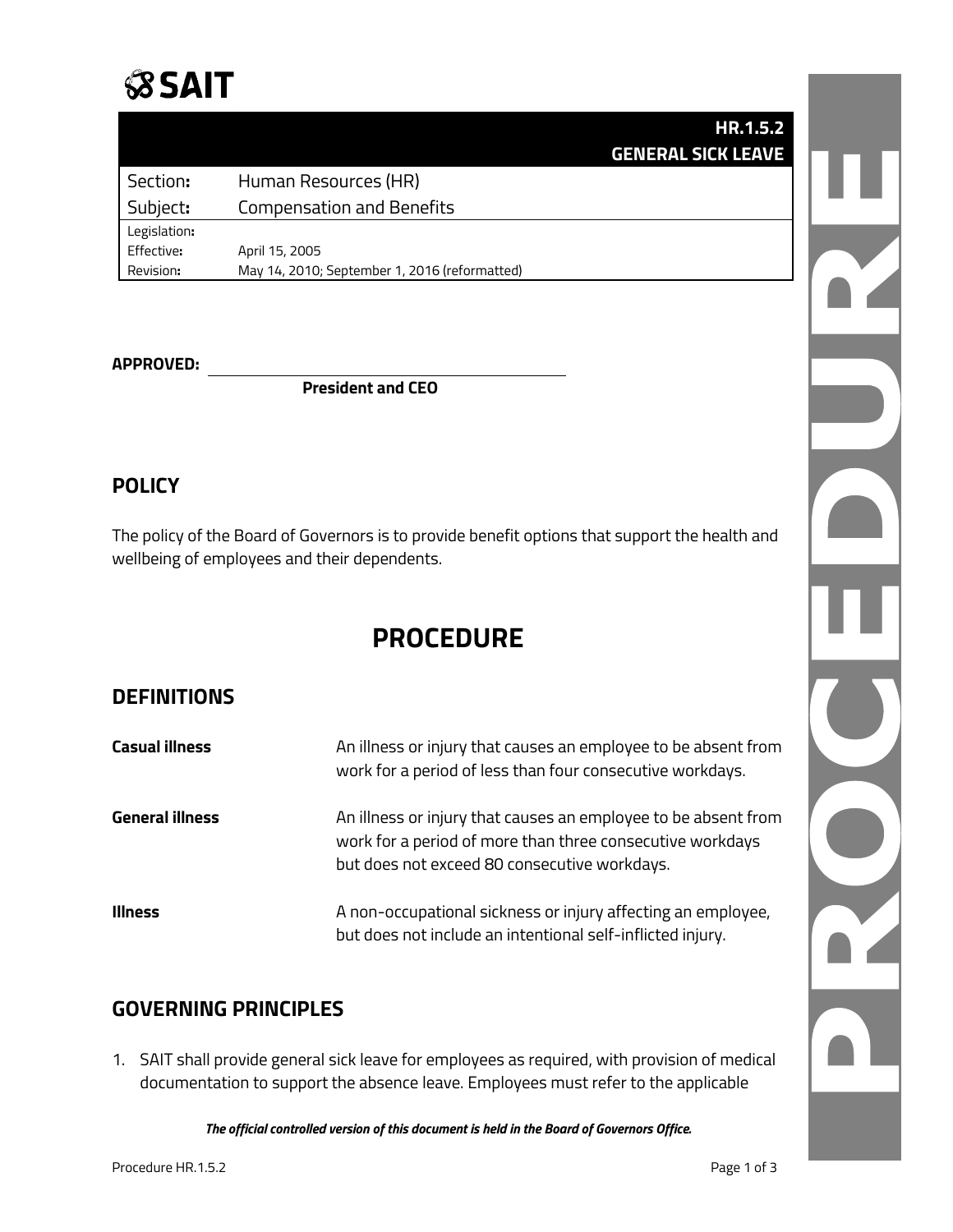

collective agreement or general information for APT/management salaried employees for details.

## **PROCEDURE**

#### **A. The Employee Will:**

1. Report to the employee's supervisor/manager as soon as possible (at a minimum, prior to the start of the normal workday) when absent from work with an illness or injury or as per the applicable collective agreement.

#### **B. The Supervisor/Manager Will:**

- 1. Notify the return to work coordinator (RTWC) at Health, Safety and Environment if an employee has been absent for more than three consecutive workdays due to an illness or injury. This will initiate the General Sick Leave process.
- 2. Complete a DM-13 Form and fax/scan to Payroll within 24 hours. The original DM-13 Form must be sent immediately to Payroll in a confidential envelope.

#### **C. The Return to Work Coordinator Will:**

- 1. Manage the General Illness Leave and provide support and coordinate a safe and timely return to work.
- 2. Advise the employee of the required medical information. Proof of illness or a medical certificate(s), as determined by the RTWC, may be requested for any time lost due to casual illness or general illness. General Sick Leave benefits may be delayed or denied if proof of illness or a medical certificate is not supported or received.
- 4. Keep all medical information confidential. Medical information confirming limitations and restrictions as it relates to return to work programs may be shared with SAIT.
- 5. Provide Payroll with confirmation of General Sick Leave and dates.
- 5. Provide the human resources advisor, Payroll and the immediate supervisor/manager with the return to work plan.

*The official controlled version of this document is held in the Board of Governors Office.*